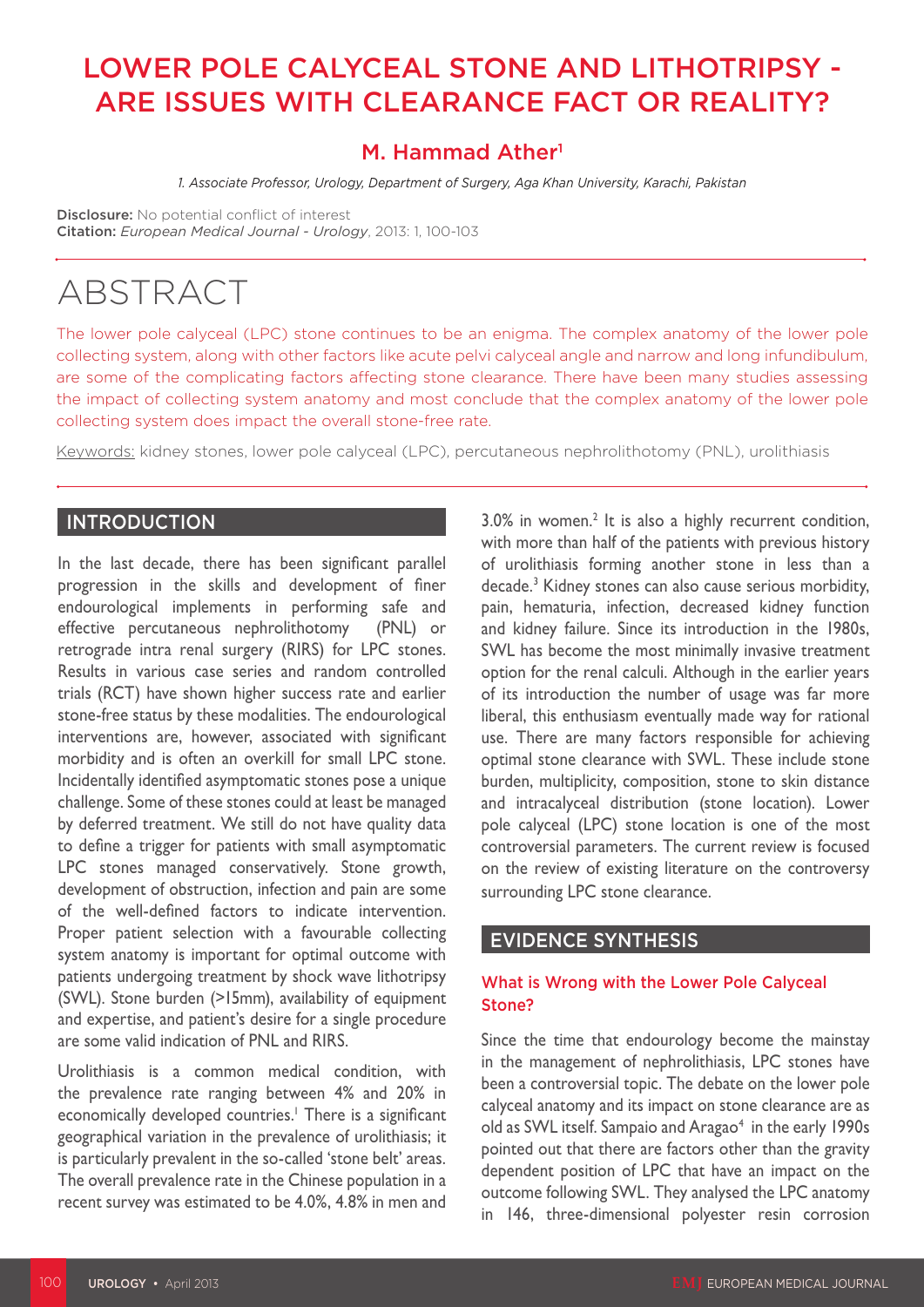endocasts of the pelvicaliceal system. They observed that the inferior pole was drained by multiple calices disposed in 2 rows in more than half of the cases and by 1 midline calyceal infundibulum in over 40% of cases. In about 60%, there was a lower infundibulum > 4mm in diameter and the rest had a lower infundibulum smaller than 4mm in diameter. In about three-quarters of cases, an angle greater than 90 degrees was formed between the lower infundibulum and the renal pelvis, with the remaining cases forming an angle of 90 degrees or smaller. Since urologists have been wary of these anatomical features when considering SWL to treat calculi in the lower calices. Subsequently, studies also demonstrated that an acute pelvic lower pole infundibular angle hinders the spontaneous discharge of fragments after SWL.<sup>6,11,16</sup>

Many techniques have since been proposed for describing the pelvic lower pole infundibular angle. The anatomy of the lower pole is classically studied in an intravenous urogram (IVU). However, IVU is phasing out of the clinical practice as the imaging technique of choice, after having faithfully served the urologist in defining the anatomy of calyx and excretory function of the kidney.<sup>5</sup> Rachid Filho and colleagues $6$  recently compared the 3D CT with IVU in defining the anatomy of the pelvicalyceal system, noting that although 3D-HCT is more precise to study calculus location, tumours, and vessels, IVU was also demonstrated to be as precise as 3D-HCT for studying the lower pole spatial anatomy. They did not observe any statistically significant difference in the measurements of infundibulo pelvic angle (IPA), infundibular length and diameter obtained using 3D-HCT when compared with those obtained using IVU, concluding that 3D-HCT does not present any advantage over IVU in the evaluation of lower pole calyceal anatomy. However, since CT is more frequently used in the diagnosis of urolithiasis, additional IVU is not required to define LPC anatomy.

#### Management of LPC Stones

The options of management include watchful waiting, SWL, RIRS and PNL. Watchful waiting is often recommended for small (<10mm), asymptomatic LPC stones in patients with aseptic urine.<sup>7</sup> Active management is often recommended for stones >10mm. SWL, RIRS and PNL all are valid management options, yet careful patient selection and understanding the limitations of each modality is absolutely necessary in the clinical decision-making.

SWL is the mainstay for the treatment of the majority of small and moderate-sized renal stones in all calyces except LPC.<sup>8</sup> The treatment outcome following SWL depends on the type of lithotripter, patient characteristics like body mass index (BMI), skin to stone distance, stone composition,

stone size and intra calyceal distribution. However, one of the most significant factor-affecting outcomes is the stone's characteristics (i.e., number, size, composition and location), renal anatomy, and function. Clearance, rather than stone disintegration of lower pole stones after SWL, is significantly inferior according to other localisations of the kidney. Treatment outcome following SWL depends on type of lithotripter, stone characteristics (i.e., number, size, composition and location), renal anatomy and function.Observations in a meta-analysis by Lingeman et al.,<sup>9</sup> further supported by other reports subsequently published,10, 11 showed a lower stone-free rate of ESWL for LPC, when compared to results of stones in other calyces. In our previously reported work, we noticed that there was a trend towards more SWL sessions and shock wave requirement in patients with acute pelvicalyceal angle and narrow infundibulum but it is not statistically significant. Size (≤20mm) and BMI has no relation with stone clearance. With modern lithotripter, stones up to 20mm could primarily be treated by SWL, irrespective of an unfavourable lower pole calyceal anatomy and body habitus.

There is dearth of quality RCT comparing the efficacy of the various options of management for LPC stones. Srisubat and colleagues $12$  in a Cochrane Systematic Review in 2009 noted that results from three small studies, with low methodological quality, indicated SWL is less effective for lower pole kidney stones than PCNL, but is not significantly different from RIRS. Hospital stay and duration of treatment was less with SWL. More RCTs are required to investigate the effectiveness and complications of SWL for kidney stones compared to PCNL or RIRS.

#### Outcome of SWL in LPC Stones in Both Adults and Children

There are conflicting reports in literature as to the efficacy of SWL in LPC stones. In the majority of adults' reports significant difference in the stone clearance in between LPC stones and stones located in the other calyces was noted. However, in children most authors have noted insignificant or no differences in outcome. Demirkesen et al.<sup>13</sup> noted that SWL was equally effective for stones in all locations in children. They recommend SWL as the primary treatment of choice for stones less than 2.0cm<sup>2</sup> in all calyceal locations. For the management of calyceal stones greater than  $2.0 \text{cm}^2$ , prospective randomised trials comparing SWL and PCNL are necessary. Onal and colleagues<sup>14</sup> studied the impact of pelvicalyceal anatomy in stone clearance following SWL in paediatric population and observed that calyceal pelvic anatomy in pediatric lower pole stones has no significant impact on stone clearance after SWL. They observed a highly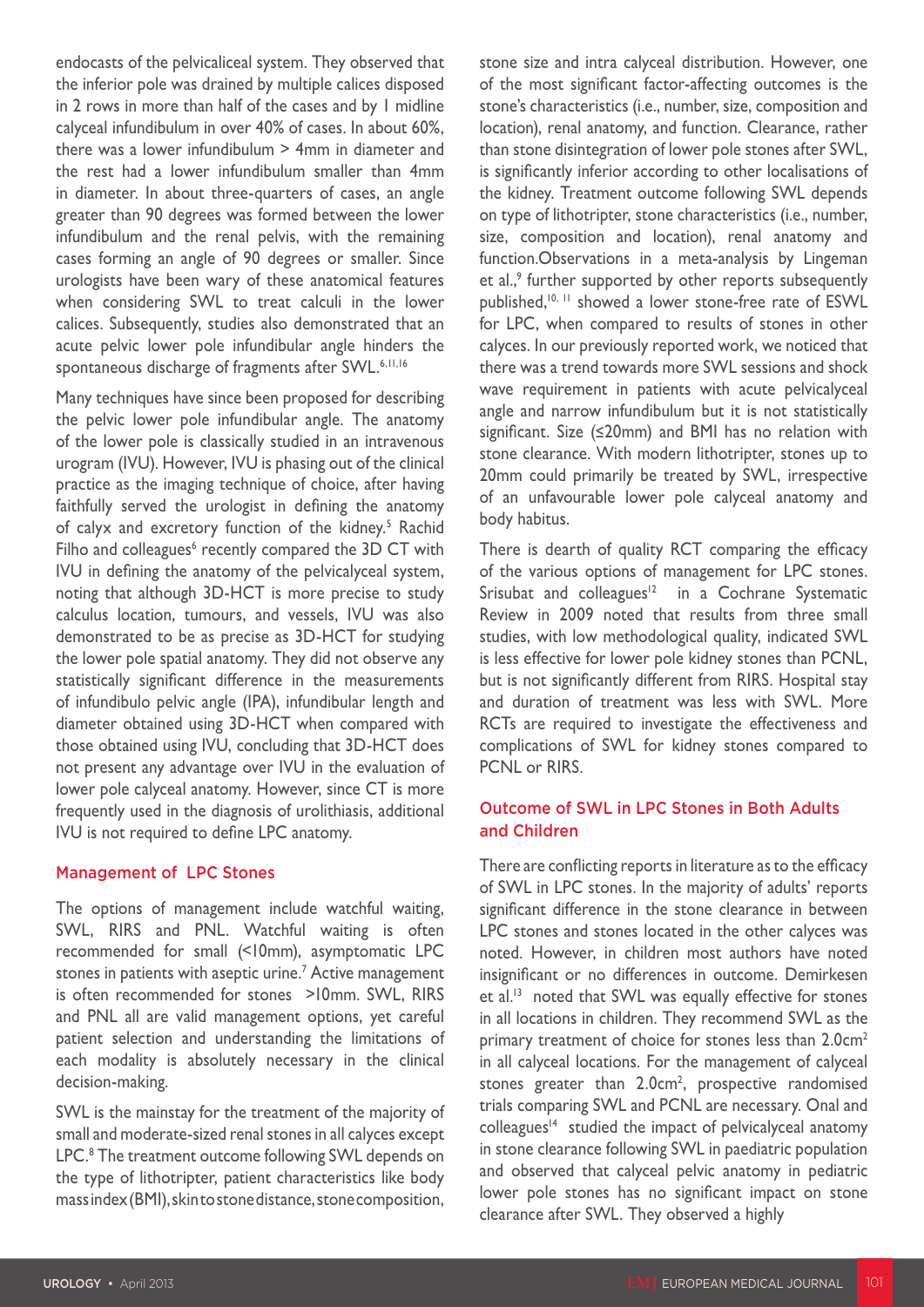# FEMALE SEXUAL DESCRIPTIONS AND UROGANISE SEXUAL DISORDERS AND USE OF A SEXUAL DISORDERS OF A SEXUAL DISORDERS O LOWER POLE CALYCEAL STONE AND LITHOTRIPSY - ARE ISSUES WITH

| Investigators                         | Number<br>οf<br>patients | Mean stone<br>size / Stone<br>burden | Stone-<br>free<br>rate<br>$(\%)$ | Impact of<br>unfavourable<br>anatomy |
|---------------------------------------|--------------------------|--------------------------------------|----------------------------------|--------------------------------------|
| Aboutaleb<br>H <sup>25</sup>          | 24                       | 15.6mm                               | 62.5                             | Yes                                  |
| Albanis S <sup>18</sup>               | 78                       | 63mm <sup>2</sup>                    | 50                               | Yes                                  |
| Sahinkanat T <sup>26</sup>            | 82                       | 11.75mm                              | 62                               | No                                   |
| Juan YS <sup>27</sup>                 | 59                       | 10.5mm                               | 57.6                             | Yes                                  |
| Ather MH <sup>16</sup>                | 100                      | 9.4mm                                | 81                               | Yes                                  |
| <b>Keeley FX</b><br>Ir. <sup>28</sup> | 116                      | $14.3$ mm <sup>2</sup>               | 52                               | Yes                                  |
| Ghoneim IA <sup>29</sup>              | 205                      | $65.88$ mm <sup>2</sup>              | 68                               | Yes                                  |

#### Table 1: Stone clearance and impact of unfavorable anatomy in the stone clearance rate in the management of isolated LPC renal stone

significant relation between retreatment rates and stone burden, which should be considered for determining the treatment modality. Ather and Noor<sup>15</sup> noted a high stone clearance rate (95%) in renal stones up to 30mm in size. They observed no relation between stone sizes in clearance, yet 3 of 5 children who failed SWL had stones in the lower pole calyx.

The outcome of SWL for isolated LPC stones is detailed in Table 1. The various unfavorable LPC collecting system factors noted in these studies include acute pelvicalyceal angle, long and narrow infundibulum. Ather et al.<sup>16</sup> noted that a trend towards more SWL sessions and shock wave requirement in patients with acute pelvicalyceal angle and narrow infundibulum, but the difference did not reach statistical significance. Size (≤20mm) and BMI has no relation with stone clearance. Arzoz-Fabregas et al.<sup>17</sup> noted that height of the infundibulum, described as the distance between the line passing through the lowest part of the calyx containing the calculus and the highest point of the lower lip of renal pelvis, was the only parameter in which there were significant differences. Various manoeuvers including the application of a vibrating device on the flank, forced diuresis, and inversion therapy are described to improve the outcome of LPC stones. Albanis et al.18 assessed the efficacy and safety of combined forced hydration and diuresis with limited inversion during (SWL) by comparing this treatment modality with conventional SWL for lower calyceal nephrolithiasis. Clinical outcomes were available in 90 patients. Follow-up at 3 months showed that 83.3% of the patients belonging to the study group were rendered stone-free, whereas 71.5% were stone-free in the control (p>0.05). Complications were minimal and not statistically significant.

#### Natural History of Small LPC Stone

As asymptomatic stones are increasingly identified due to widespread use of imaging (particularly ultrasonography) it becomes a challenge to devise optimal management strategy for such stones. The natural history of LPC stones is not well-defined and the rate of progression is not clear. There still are no clear recommendations for the frequency, duration and trigger for intervention. The EAU guidelines suggest that although there is no final word on the optimal treatment of calyceal stones, the trigger for intervention include stone growth, de novo obstruction, associated infection and/or chronic pain.<sup>19</sup> Most of these stones are only monitored, however minimally invasive treatment in the form of SWL is also proposed as an alternative.<sup>20</sup> Inci and colleagues<sup>21</sup> studied the natural history of LPC stones and proposed that observation could be considered for patients with asymptomatic lower pole stones. However, patients should be counselled concerning the 33% disease progression and 11% intervention rates.

Asymptomatic renal stones can be followed safely, but long-term follow-up is necessary. Periodic follow-up and early intervention should be recommended in patients with risk factors.<sup>22</sup> Hubner and Propaczy<sup>23</sup> noted that LPC stones are associated with various complications and cannot be indefinitely observed. In their series, 4 out of 5 patients with LPC stone required intervention within five years of diagnosis.

Skolarikos et al. $24$  in a meta-analysis concluded that active stone monitoring has a certain role in the treatment of patients with urinary stones. The success is largely dependent on the stone size, location, and composition, as well as the time after the diagnosis. Medical therapy is a useful adjunct to observation.

#### **CONCLUSION**

LPC stones continue to be an actively debated subject in the urological community. Optimal management of small uncomplicated, asymptomatic stones is often deferred, however, there are no set points defined to trigger intervention. Patients on deferred treatment require close surveillance, regular clinical and microbiological and imaging work-up. SWL is the most minimally invasive treatment option, however, meta-analysis and RCT have shown lower stone clearance rates. Other endourological options like RIRS and PNL are reasonable alternatives. In experienced hands and in a well-equipped endourological unit, it has a somewhat higher stone clearance rate, while PNL, in particular mini and micro PNL, are reasonable alternatives with a high stone-free rate.